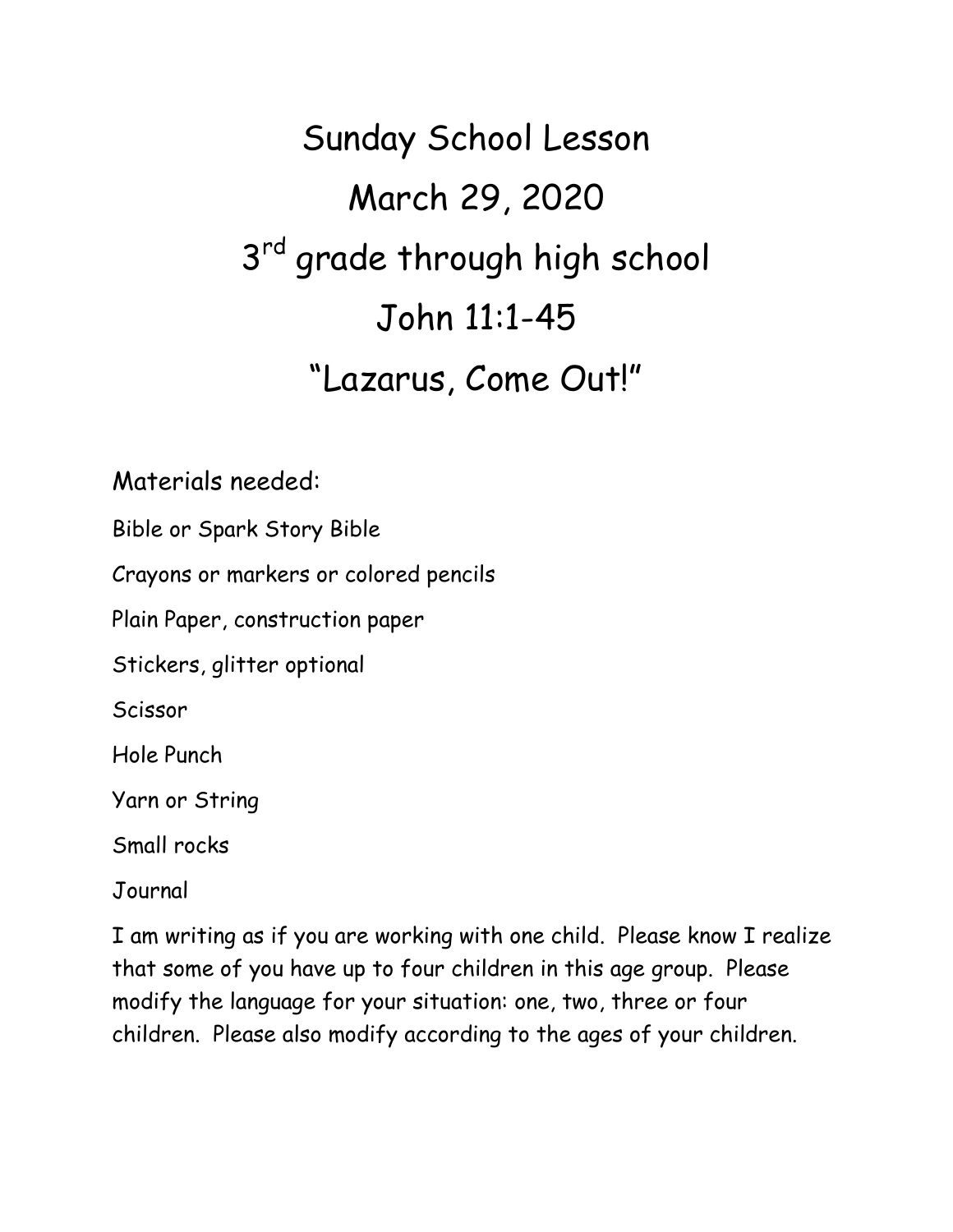- 1. Tell your child today we are going to learn how Jesus had the power to wake up (bring back to life) a person who had died. The story of Lazarus demonstrates Jesus' power over death. Tell your child it is one of the many miracles (an extraordinary event brought about by God) that Jesus performed during his life on this earth. You may ask them or remind them of Jesus' other miracles: turning water into wine, providing food for 5000 people with a small amount of bread and fish, walking on water, healing the blind man and more.
- 2. Ask your child how they wake up in the morning you already know the answer, but it is interesting for them to think about this. Some children have your beautiful voices to awaken them, others may use their own alarm clock, some music, some wake up to the sound of the birds, some their siblings wake them up, etc
- 3. Read the story to your child or with your child of Jesus healing the blind man found in John 11:1-45 and on page 440 of the Spark Story Bible.
- 4. Talk with your child about Jesus waking up Lazarus from the dead. He called out to him and he came back to life. We cannot do this, only God and Jesus can do this.
- 5. Tell your child that Jesus performed this miracle to let everyone know that He was sent to earth by God to show God's love for us and that if we believe in Him, we, too, will have life in heaven someday.
- 6. Craft to support the story: a. You or your child cut out one heart shape for each member of your family on construction paper (your choice whatever color you have works, plain paper works, too.) b. On each heart shape you or your child write the name of one member of your family. c. the children can decorate each heart shape with stickers, designs, glitter, whatever you have. c. Cut out one heart shape for Jesus that says JESUS LOVES US! d. Make one hole punch at the top and/or bottom of each heart and tie them together